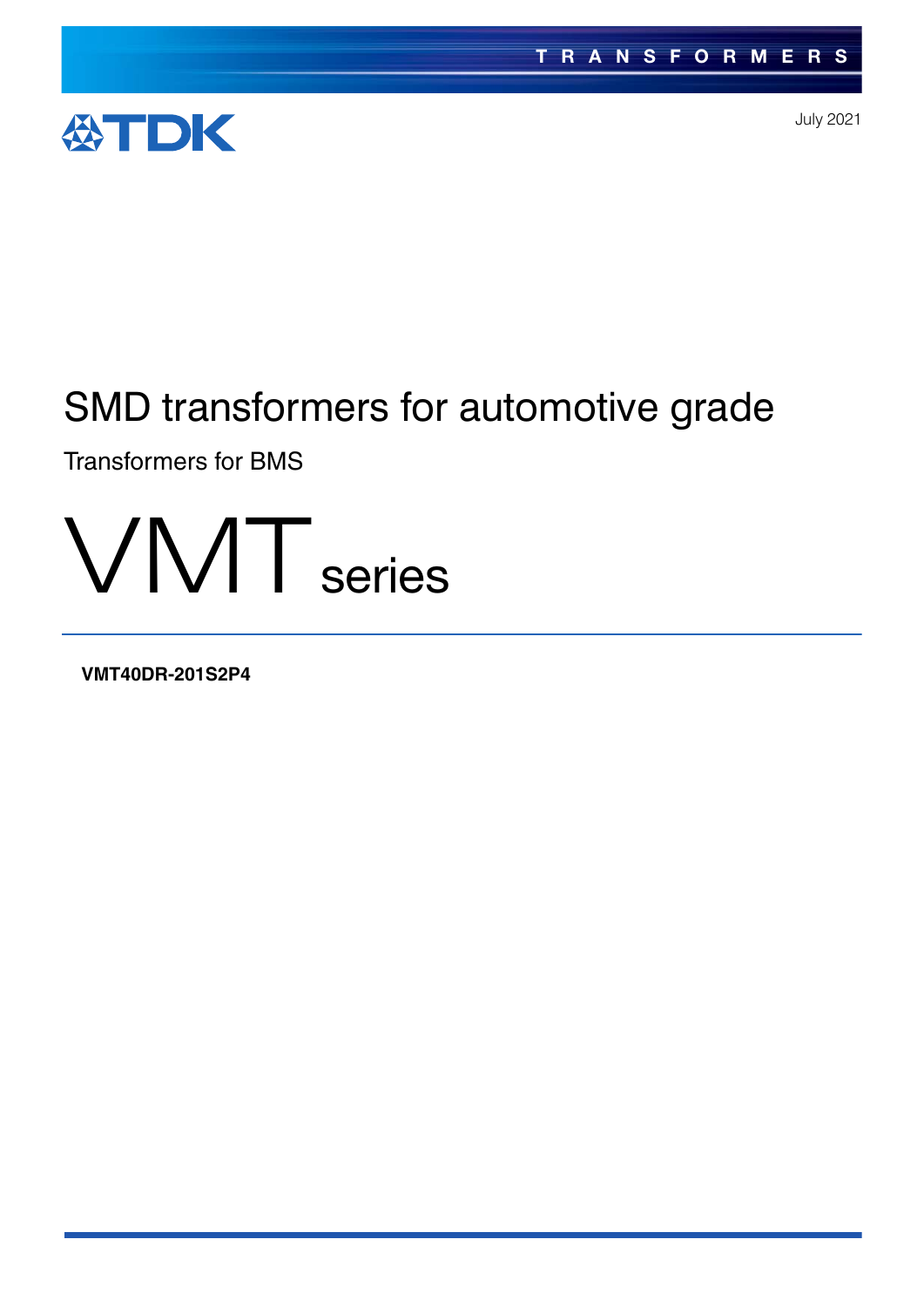### **An attention matter on use**

Please read this specifications before using this product by all means.

### **An attention matter on security**

I undertake use with this product, and it is paid attention enough, and please design an attention matter safely.

### **Attention on a design**

When you designs a base of an electric circuit.

Please use size of the hole or pad which we recommend.

 $\bigcirc$  Magnetic flux to leak out occurs. Please confirm it about influence of magnetic flux beforehand. There is fear to cause false movement of machinery.

### **Attention on the handling**

 $\bigcirc$  Please do not use it when you let a product drop. The product produces possibility to lose a function

There is danger to injure.

- $\bigcirc$  Please pay attention to the pin which had it pointed keenly.
- $\bigcirc$  Please avoid the next place. The place that receives a drop of water, trash, the dust, foggy influence. The place where direct rays of the sun hits. There is fear to cause false movement of machinery.
- $\bigcirc$  Please prohibit safekeeping and use at the next place. Environment to be accompanied with gas corrosion, salt, acid, alkali. There is fear to lose a function.
- When you carry the product on a base of an electric circuit. Please do not use a metal tool. Because impossible power is added to a product. There is fear to lose a function.

### **Attention on the handling**

- $\bigcirc$  I considered the next matter, and we designed a product.
	- Safe standard and power supply voltage and circuit drive condition, drive frequency and Duty ON-TIME.
	- By those conditions, we decided structure and the turns number.
	- Please avoid use in designed condition outside.
- There are destruction of a circuit part and fear of ignition.
- $\bigcirc$  This product considered a characteristic of a component and a self temperature rise, and it was made.
- We select range of humidity as use temperature already.

Please avoid use by range more than this.

There are the damage and fear of ignition.

- Please avoid use in the environment next.
- The environment that trash and the dust stick to a product. There is fear to cause a fire.
- $\bigcirc$  The products listed on this specification sheet are intended for use in general electronic equipment and transportation equipment (AV equipment, telecommunications equipment, home appliances, amusement equipment, computer equipment, personal equipment, office equipment, measurement equipment, industrial robots, cars, electric trains, ships, etc.) under a normal operation and use condition.
- $\bigcirc$  The products are not designed or warranted to meet the requirements of the applications listed below, whose performance and/or quality require a more stringent level of safety or reliability, or whose failure, malfunction or trouble could cause serious damage to society, person or property.
- $\bigcirc$  If you intend to use the products in the applications listed below or if you have special requirements exceeding the range or conditions set forth in this catalog, please contact us.
- (1) Aerospace/Aviation equipment
- (2) Medical equipment
- (3) Power-generation control equipment
- (4) Atomic energy-related equipment
- (5) Seabed equipmentapplications
- (6) Transportation control equipment
- (7) Public information-processing equipment

(8) Military equipment

- (9) Electric heating apparatus, burning equipment
- (10) Disaster prevention/crime prevention equipment
- (11) Safety equipment
- (12) Other applications that are not considered general-purpose applications

When designing your equipment even for general-purpose applications, you are kindly requested to take into consideration securing protection circuit/device or providing backup circuits in your equipment.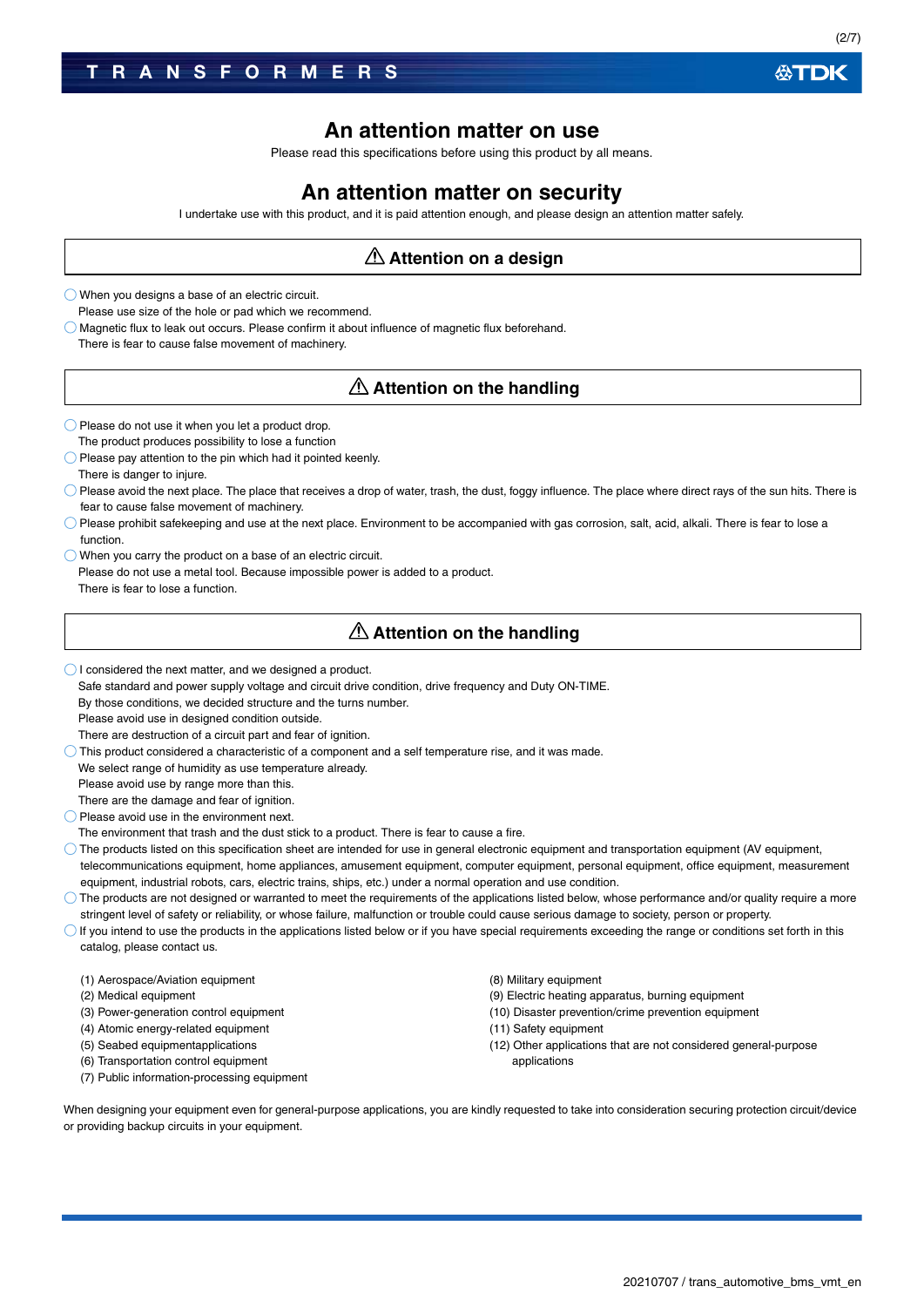### **TRANSFORMERS**

### **SMD transformers for automotive grade**

### **Transformers for BMS**

**Product compatible with RoHS directive Halogen-free Compatible with lead-free solders**

# **Overview of transformers for VMT series**

### **FEATURES**

A thin type pulse transformer of SMD type high withstand voltage.

Our proprietary structure ensures an insulating distance of 5mm or more at a height of 4mm or less.

Possible to keep steady performance and stable supply of this products by fully automated production lines.

#### **APPLICATION**

Lithium-ion battery voltage monitoring system for xEV

#### **PART NUMBER CONSTRUCTION**

| <b>7M1</b>                | 40DR |  |           | <b>COD</b>    |  |
|---------------------------|------|--|-----------|---------------|--|
|                           |      |  |           |               |  |
| Core shape<br>Series name |      |  | Type name | Internal code |  |

#### **OPERATING TEMPERATURE RANGE, PACKAGE QUANTITY, PRODUCT WEIGHT**

|                        |                           | Temperature range               | Package quantity | Individual weight |     |
|------------------------|---------------------------|---------------------------------|------------------|-------------------|-----|
| Part number            | Operating<br>temperature* | <b>Storage</b><br>temperature** |                  |                   |     |
|                        | (°C)                      | (°C)                            | (pieces/reel)    | (pieces/box)      | (g) |
| <b>VMT40DR-201S2P4</b> | $-40$ to $+125$           | $-40$ to $+125$                 | 800              | 2400              | 0.6 |

Operating temperature range includes self-temperature rise.

\*\* The storage temperature range indicates a condition after mounted onto the circuit board.

RoHS Directive Compliant Product: See the following for more details.https://product.tdk.com/info/en/environment/rohs/index.html

Halogen-free: Indicates that Cl content is less than 900ppm, Br content is less than 900ppm, and that the total Cl and Br content is less than 1500ppm.

∰TDK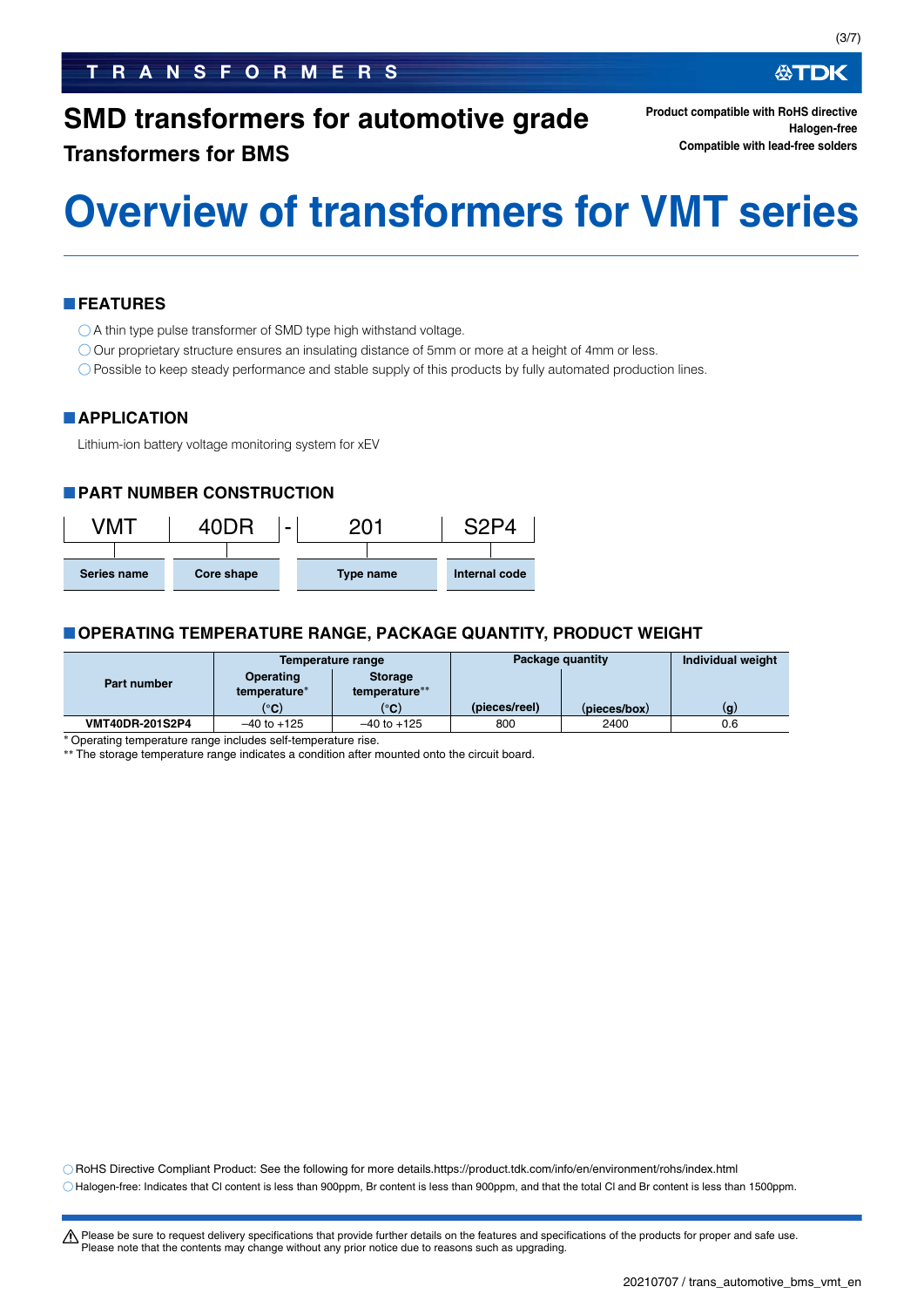### **VMT series**

### **RECOMMENDED REFLOW PROFILE**



| <b>Preheating</b> |                 | <b>Soldering</b> |                 | Peak        |                 |             |
|-------------------|-----------------|------------------|-----------------|-------------|-----------------|-------------|
| Temp.             |                 | <b>Time</b>      | Temp.           | <b>Time</b> | Temp.           | <b>Time</b> |
| T1                |                 |                  |                 |             |                 |             |
| $150^{\circ}$ C   | $180^{\circ}$ C | 60 to 120s       | $230^{\circ}$ C | 30s max.    | $245^{\circ}$ C | 10s max.    |

Please be sure to request delivery specifications that provide further details on the features and specifications of the products for proper and safe use.<br>Please note that the contents may change without any prior notice d

**公TDK**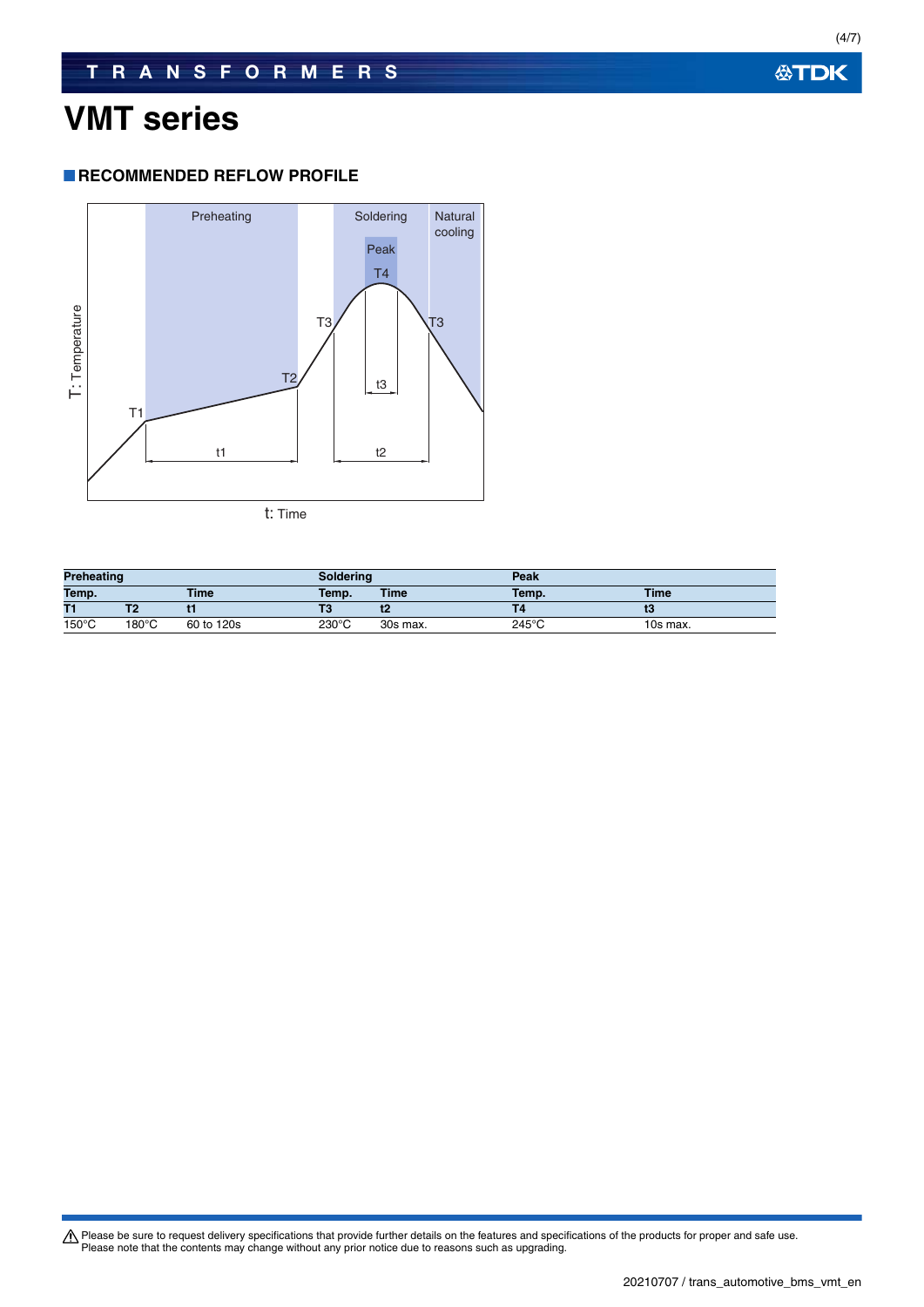# Transformers for BMS VMT series **VMT40DR-201S2P4**

### **SHAPE & DIMENSIONS**









Coplanarity 0.1mm max. Dimensions in mm

### **RECOMMENDED LAND PATTERN CIRCUIT DIAGRAM**



Dimensions in mm



Please be sure to request delivery specifications that provide further details on the features and specifications of the products for proper and safe use.<br>Please note that the contents may change without any prior notice d

**公TDK**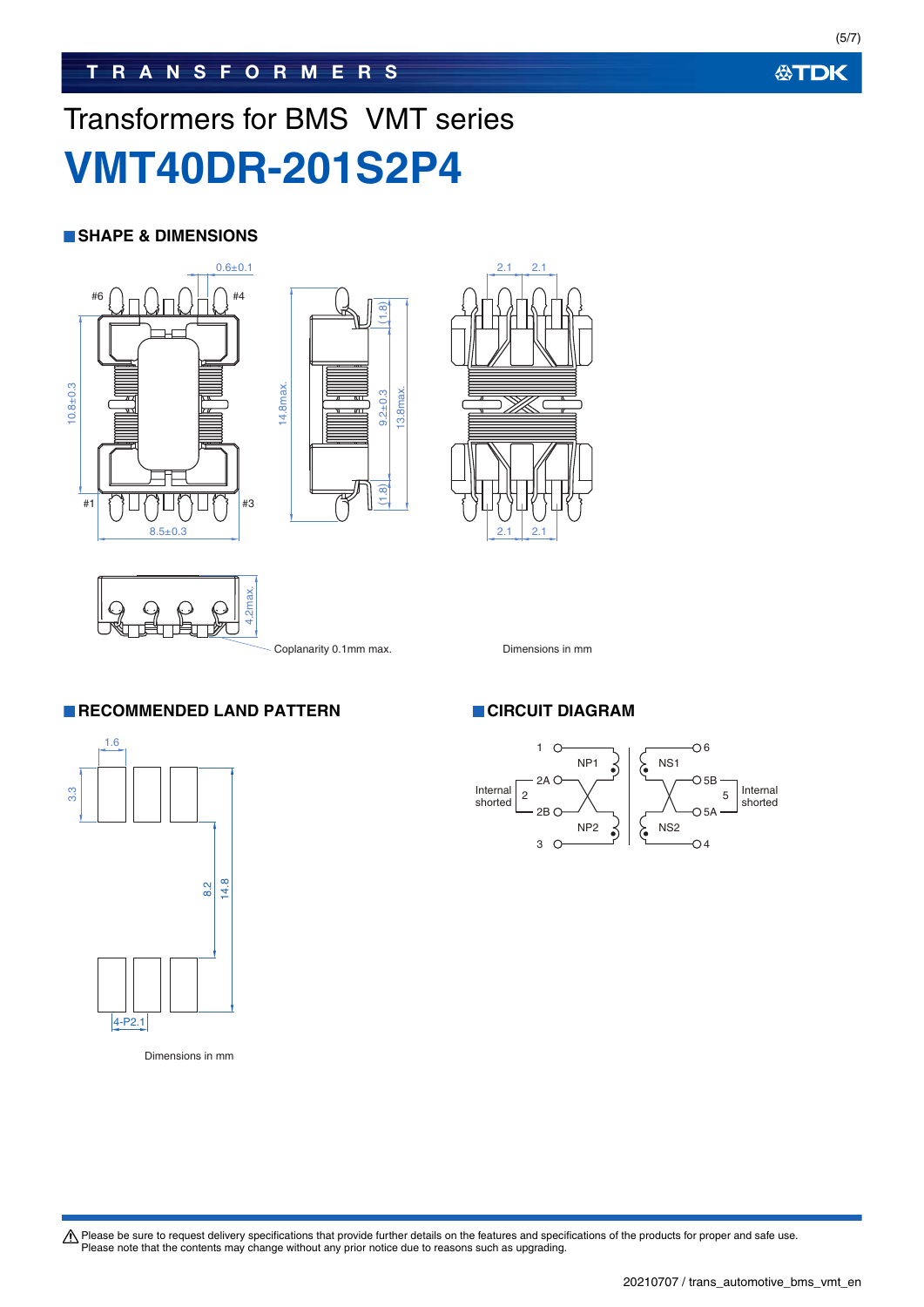### **ELECTRICAL CHARACTERISTICS**

### **CHARACTERISTICS SPECIFICATION TABLE**

|                 | <b>Inductance</b> | DC resistance<br>Leakage inductance* |                 | <b>Withstanding voltage</b> |                 |            |
|-----------------|-------------------|--------------------------------------|-----------------|-----------------------------|-----------------|------------|
| Part number     | <b>NP</b>         | NP (4-6 shorted)                     | <b>NP1. NP2</b> | <b>NS1, NS2</b>             | <b>NP-NS</b>    | Turn ratio |
|                 | ันH)<br>min.      | (µH)max.                             | $\Omega$ )typ.  | $(\Omega)$ typ.             | Sense:1mA       |            |
| VMT40DR-201S2P4 | 150               |                                      |                 | 0.4                         | 4.3kV DC /1 sec |            |

Measuring conditions: 100kHz/0.1V

Please be sure to request delivery specifications that provide further details on the features and specifications of the products for proper and safe use.<br>Please note that the contents may change without any prior notice d

**公TDK**